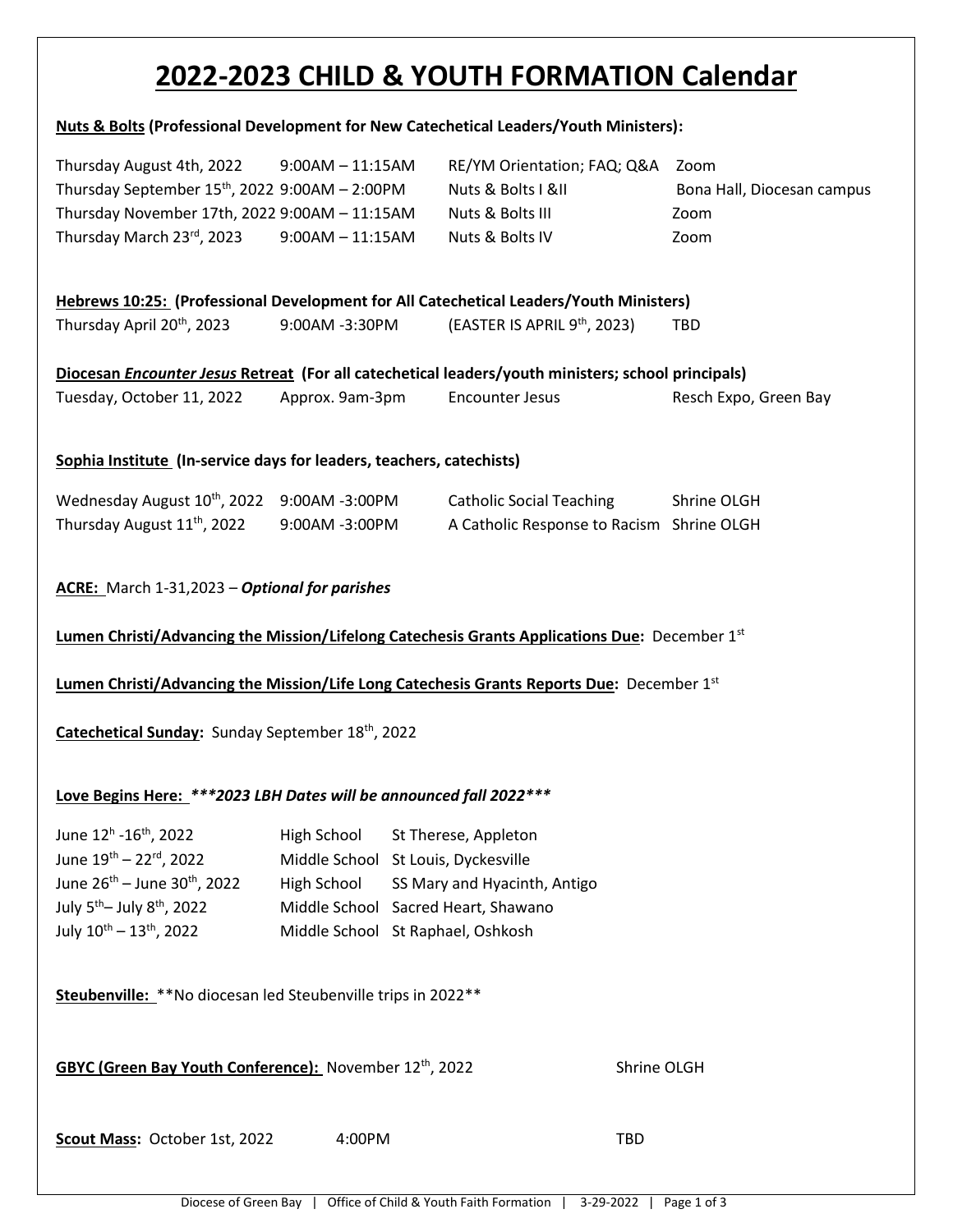#### **Zoom Office Hours:**

*[Zoom link will be sent via the RE/YM newsletter]*

| January 6 <sup>th</sup> , 2022                               | 1:00PM |  |
|--------------------------------------------------------------|--------|--|
| February 3rd, 2022                                           | 1:00PM |  |
| March 3rd, 2022                                              | 1:00PM |  |
| May 5 <sup>th</sup> , 2022                                   | 1:00PM |  |
| June 2nd, 2022                                               | 1:00PM |  |
| August 4 <sup>th</sup> , 2022                                | 1:00PM |  |
| After August, Zoom Office Hours will be scheduled as needed. |        |  |

# **Optional Parish Virtual Visits**

Winter 2022: Starts January 10<sup>th</sup>, 2022 through March 10<sup>th</sup>, 2022 Winter 2023: Starts January 9<sup>th</sup>, 2023 through March 16<sup>th</sup>, 2023 *[Please look for Google Doc link for sign-up sheet link in late fall 2022 for winter 2023]*

**(Chronological Calendar on Next Page)**